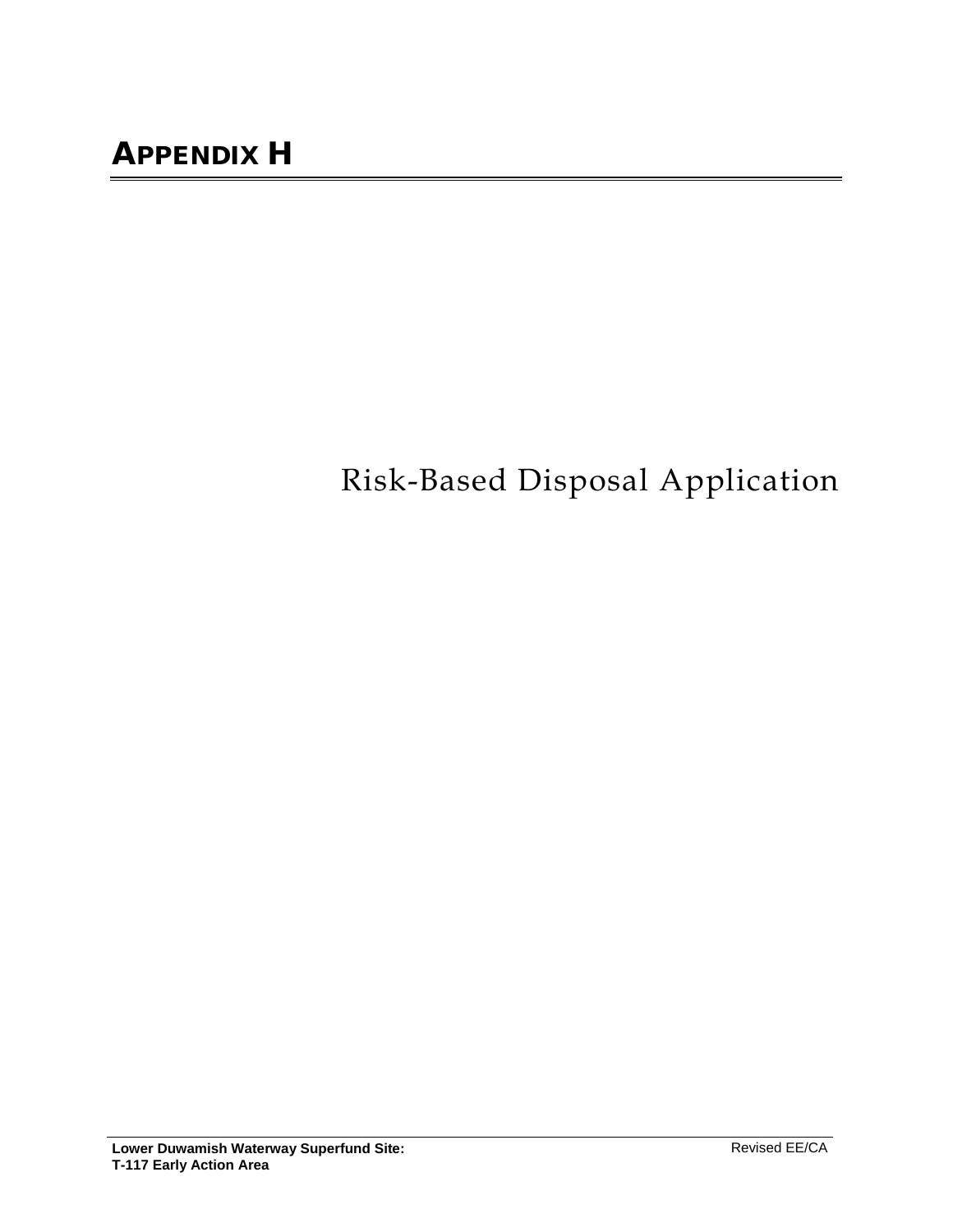## **Appendix H Risk-Based Disposal Application**

Since the T-117 EAA contamination includes PCBs, cleanup and disposal of PCBcontaminated waste will follow the substantive requirements of TSCA regulations (40CFR761.61) as an ARAR. Due to the complexity of this site, removal of PCB contaminated soil and sediment in the T-117 EAA NTCRA is best suited for Risk-Based Disposal (40CFR761.61(c)), the intent of which is met by providing the information outlined in 40CFR761.61(a)(3). The Risk-Based Disposal process is intended to demonstrate that the removal action will not pose an unreasonable risk to human health or the environment.

This section reviews the information needed for a Risk-Based Disposal Application and either provides the required information or providing reference to the appropriate section of this EE/CA or to a previously published document.

As described in 40CFR761.61(a)(3)(i), the following information is needed:

*(A) The nature of the contamination, including kinds of materials contaminated.*

The nature of the contamination is described in Section 2.4.

*(B) A summary of the procedures used to sample contaminated areas and a table or figure showing PCB concentrations measured in all pre-cleanup characterization samples. The summary would include sample collection and analysis dates. Sample results are summarized on tables and figures.*

*(C) The location and extent of the identified contaminated area including topographic maps with sample locations*

Detailed descriptions of the sampling procedures for all work conducted under EPA oversight are provided in the Quality Assurance Project Plans (ENSR 2008; Integral 2008; Windward 2008a, b; Windward and DOF 2006b; Windward et al. 2003a, 2004b, c, d, 2005b) and data reports (AECOM 2009a, b, c, d; ENSR|AECOM 2008a, b, c; Integral 2006a, b, 2009; Windward and DOF 2006a; Windward et al. 2003b, 2004a, e, f, 2005a, c, d, e; Windward and Integral 2009) for each investigation. Analytical data summary tables are provided in Appendices B and E and figures showing PCB concentrations in pre-cleanup characterization samples are presented in Section 2.4.

*(D) A cleanup plan for T-117 including schedule, disposal technology, and approach. The plan also contains options and a contingency plan for unanticipated discoveries.* 

The cleanup or removal action plan identifying the removal action approach, disposal technology, schedule, and contingency for unanticipated discoveries is provided in Sections 7 10.

*(E) Written certification from the Owner of the property that all sampling plans, sample collection procedures, sample preparation procedures, extraction procedures, and*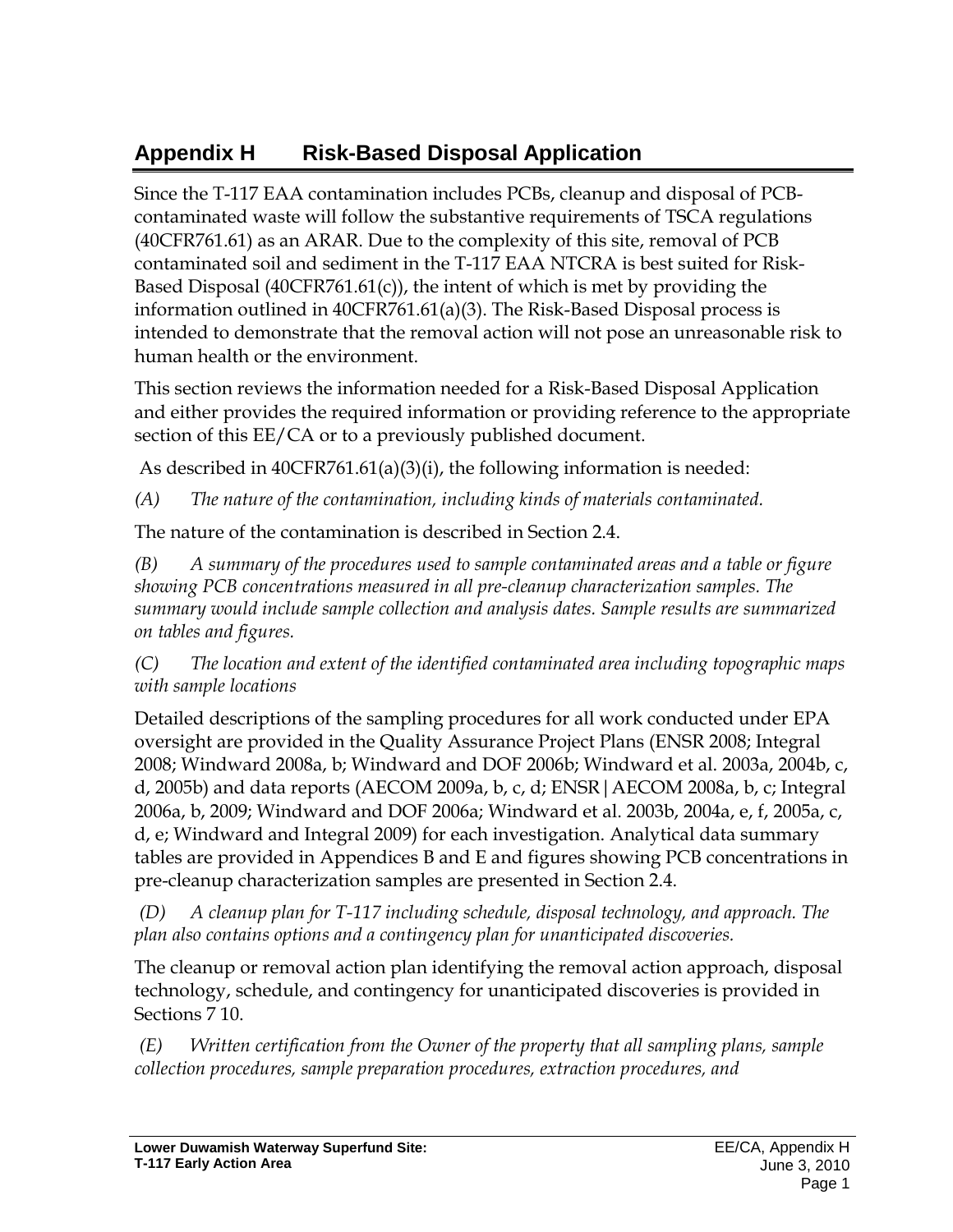*instrument/chemical analysis procedures used to assess the PCB contamination are on file and available for EPA inspection.*

The written certification, signed by the Port, is provided in Appendix A. The Port also recognizes that 40CFR761.61(c), Risk-Based Disposal Approval, allows EPA to request other information that it believes necessary to evaluate the application.

## **REFERENCES**

- AECOM. 2009a. Lower Duwamish Waterway Superfund Site, Terminal 117 Early Action Area. First quarter 2009 interim groundwater monitoring data results non-time critical removal action. Prepared for the Port of Seattle and the City of Seattle. AECOM, Seattle, WA.
- AECOM. 2009b. Lower Duwamish Waterway Superfund Site, Terminal 117 Early Action Area. Fourth quarter 2008 interim groundwater monitoring data results non-time critical removal action. Prepared for the Port of Seattle and the City of Seattle. AECOM, Seattle, WA.
- AECOM. 2009c. Lower Duwamish Waterway Superfund Site, Terminal 117 Early Action Area. Second quarter 2009 interim groundwater monitoring data results - non-time critical removal action. Prepared for the Port of Seattle and the City of Seattle. AECOM Environment, Seattle, WA.
- AECOM. 2009d. Lower Duwamish Waterway Superfund Site, Terminal 117 Early Action Area. Third quarter 2009 interim groundwater monitoring data results non-time critical removal action. Prepared for the Port of Seattle and the City of Seattle. AECOM Environment, Seattle, WA.
- ENSR. 2008. Lower Duwamish Waterway Superfund Site, Terminal 117 Early Action Area. Quality assurance project plan—non-time critical removal action preliminary investigation and interim groundwater monitoring plan. Prepared for the Port of Seattle and the City of Seattle. ENSR, Seattle, WA.
- ENSR|AECOM. 2008a. Lower Duwamish Waterway Superfund Site, Terminal 117 Early Action Area. First quarter interim groundwater monitoring data results non-time critical removal action. Final. Prepared for the Port of Seattle and the City of Seattle. ENSR|AECOM, Seattle, WA.
- ENSR|AECOM. 2008b. Lower Duwamish Waterway Superfund Site, Terminal 117 Early Action Area. Second quarter interim groundwater monitoring data results non-time critical removal action. Prepared for the Port of Seattle and the City of Seattle. ENSR|AECOM, Seattle, WA.
- ENSR|AECOM. 2008c. Lower Duwamish Waterway Superfund Site, Terminal 117 Early Action Area. Third quarter interim groundwater monitoring data results non-time critical removal action. Prepared for the Port of Seattle and the City of Seattle. ENSR|AECOM, Seattle, WA.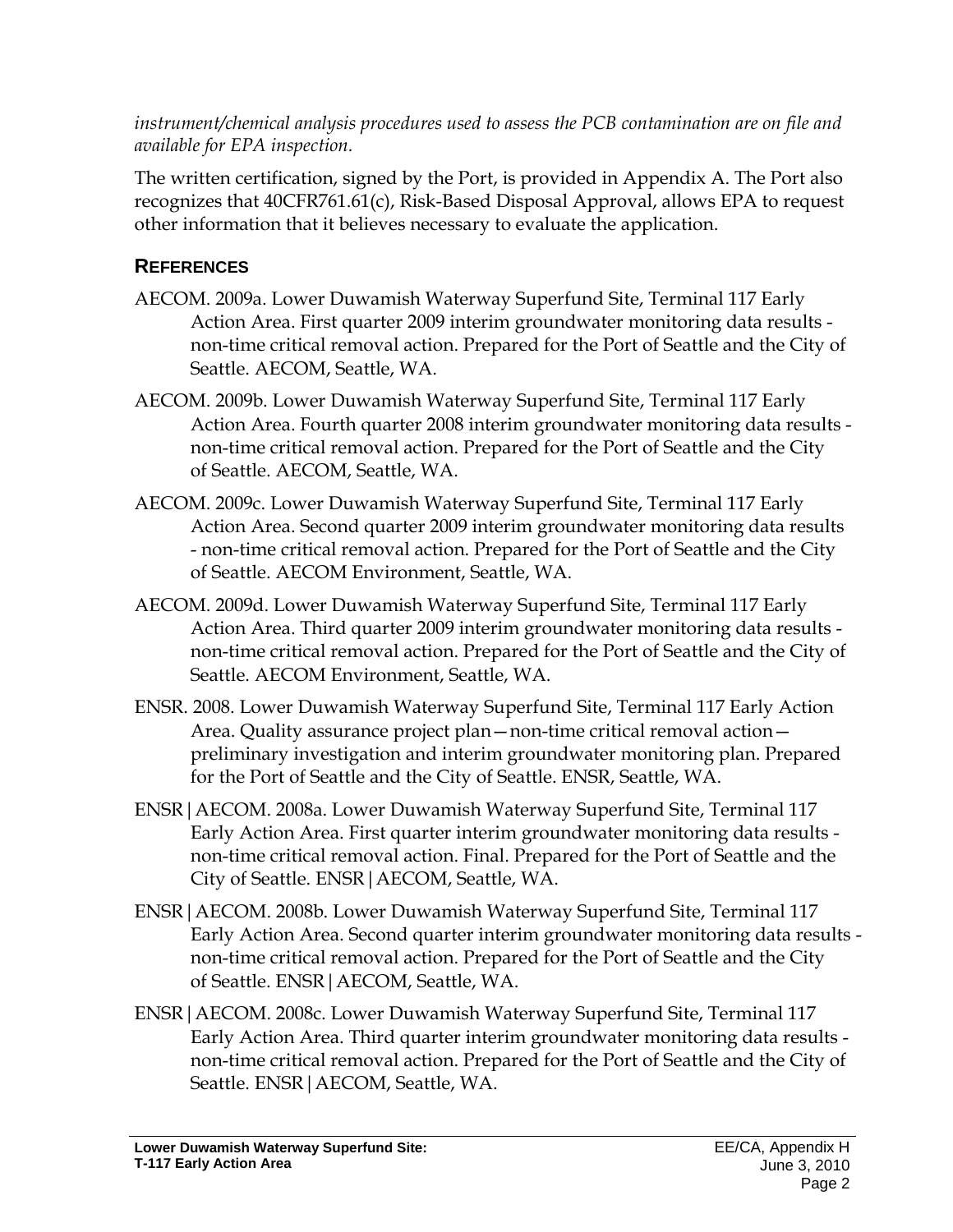- Integral. 2006a. Site characterization data report, South Park soil remediation project. Prepared for Seattle Public Utilities. Integral Consulting, Inc., Mercer Island, WA.
- Integral. 2006b. Terrestrial ecological evaluation. Appendix E in: Site characterization data report, South Park Soil Remediation Project, Seattle, Washington. Prepared for Seattle Public Utilities. Integral Consulting Inc., Mercer Island, WA.
- Integral. 2008. Quality assurance project plan. Investigation of potential PCDD/PCDF contamination in soil: City of Seattle streets and yards, T-117 Early Action Area, Seattle, Washington. Integral Consulting, Inc., Mercer Island, WA.
- Integral. 2009. PCB boundary refinement data report. Draft. Prepared for the Port of Seattle and the City of Seattle. Integral Consulting Inc., Seattle, WA.
- Windward. 2008a. Lower Duwamish Waterway Superfund site, Terminal 117 early action area. T-117 quality assurance project plan addendum—sediment sampling for PCB sediment removal boundary delineation in the revised EE/CA. Prepared for the Port of Seattle and the City of Seattle. Windward Environmental LLC, Seattle, WA.
- Windward. 2008b. Lower Duwamish Waterway Superfund site, Terminal 117 early action area. T-117 quality assurance project plan addendum—upland area soil sampling for dioxin and furans. Prepared for the Port of Seattle and the City of Seattle. Windward Environmental LLC, Seattle, WA.
- Windward, Integral. 2009. Lower Duwamish Waterway Superfund site, Terminal 117 early action area. Dioxin investigation and PCB sediment removal boundary delineation data report. Draft. Prepared for the Port of Seattle and the City of Seattle. Windward Environmental LLC, Seattle, WA; Integral Consulting, Inc., Mercer Island, WA.
- Windward, DOF. 2006a. Terminal 117 upland area soil investigation field sampling and data report. Prepared for the Port of Seattle. Windward Environmental LLC and Dalton, Olmsted & Fuglevand, Inc., Seattle, WA.
- Windward, DOF. 2006b. Terminal 117 upland investigation quality assurance project plan. Prepared for the Port of Seattle. Windward Environmental LLC and Dalton, Olmsted & Fuglevand, Inc., Seattle, WA.
- Windward, DOF, Onsite. 2003a. Lower Duwamish Waterway Superfund site, Terminal 117 early action area. Quality assurance project plan. Prepared for the Port of Seattle. Windward Environmental LLC, Dalton, Olmsted & Fuglevand, Inc., and Onsite Enterprises, Inc., Seattle, WA.
- Windward, DOF, Onsite. 2003b. Lower Duwamish Waterway Superfund site, Terminal 117 early action area. Task 1: Summary of existing information and data gaps analysis report. Prepared for the Port of Seattle. Windward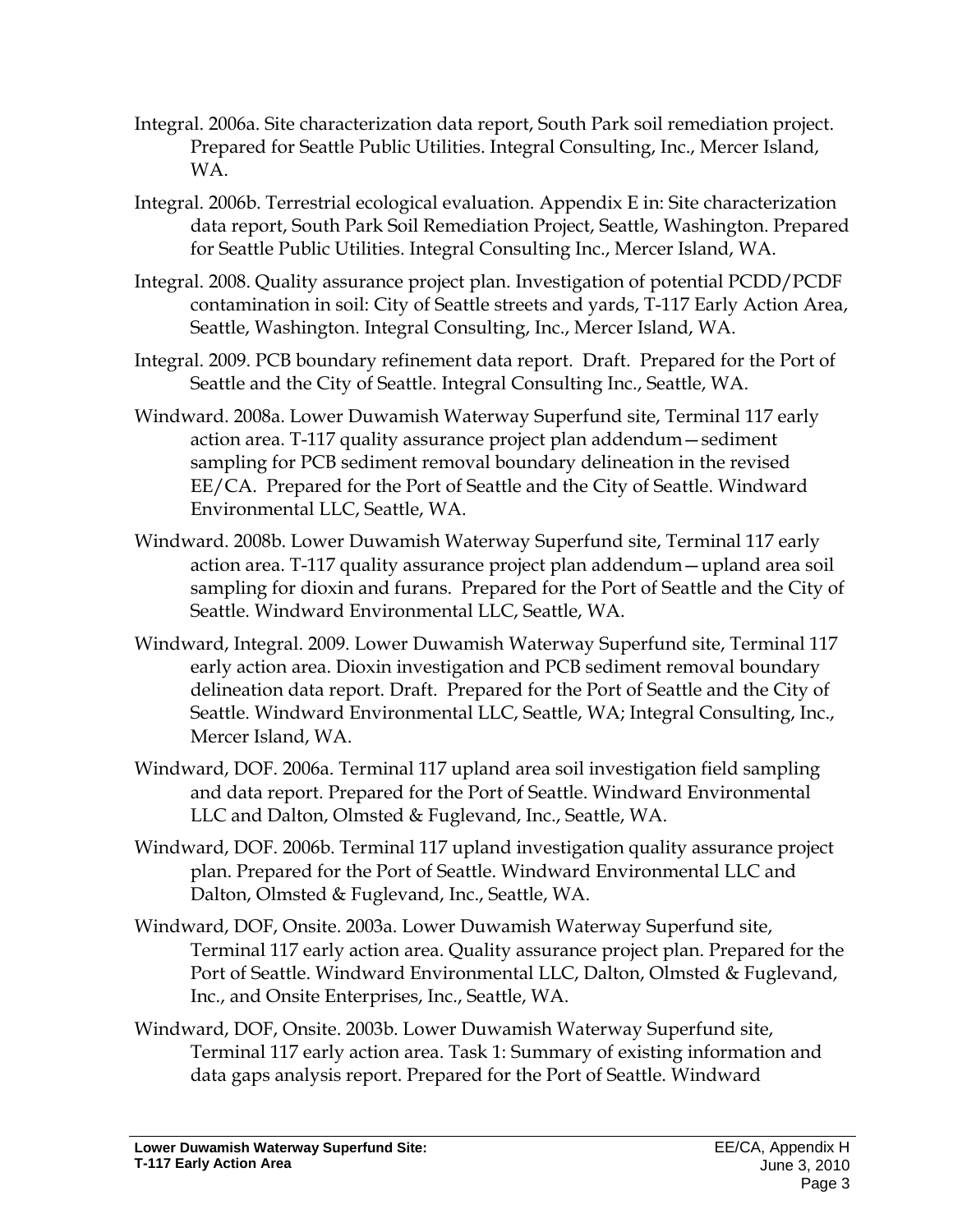Environmental LLC, Dalton, Olmsted & Fuglevand, Inc., and Onsite Enterprises, Inc., Seattle, WA.

- Windward, DOF, Onsite. 2004a. Lower Duwamish Waterway Superfund site, Terminal 117 early action area. Sediment field sampling, cruise and data report. Prepared for the Port of Seattle. Windward Environmental LLC, Dalton, Olmsted & Fuglevand, Inc., and Onsite Enterprises, Inc., Seattle, WA.
- Windward, DOF, Onsite. 2004b. Lower Duwamish Waterway Superfund site, Terminal 117 early action area. T-117 quality assurance project plan addendum - sediment and soil. Prepared for the Port of Seattle. Windward Environmental LLC, Dalton, Olmsted & Fuglevand, Inc., and Onsite Enterprises, Inc., Seattle, WA.
- Windward, DOF, Onsite. 2004c. Lower Duwamish Waterway Superfund site, Terminal 117 early action area. T-117 quality assurance project plan addendum - South Park Marina sediment sampling. Prepared for the Port of Seattle. Windward Environmental LLC, Dalton, Olmsted & Fuglevand, Inc., and Onsite Enterprises, Inc., Seattle, WA.
- Windward, DOF, Onsite. 2004d. Lower Duwamish Waterway Superfund site, Terminal 117 early action area. T-117 quality assurance project plan addendum - surface sediment and analysis of archived sediment samples. Prepared for the Port of Seattle. Windward Environmental LLC, Dalton, Olmsted & Fuglevand, Inc., and Onsite Enterprises, Inc., Seattle, WA.
- Windward, DOF, Onsite. 2004e. Lower Duwamish Waterway Superfund site, Terminal 117 early action area. T-117 sediment and soil supplemental data report. Prepared for the Port of Seattle. Windward Environmental LLC, Dalton, Olmsted & Fuglevand, Inc., and Onsite Enterprises, Inc., Seattle, WA.
- Windward, DOF, Onsite. 2004f. Lower Duwamish Waterway Superfund site, Terminal 117 early action area. T-117 upland sources data report. Prepared for the Port of Seattle. Windward Environmental LLC, Dalton, Olmsted & Fuglevand, Inc., and Onsite Enterprises, Inc., Seattle, WA.
- Windward, DOF, Onsite. 2005a. Lower Duwamish Waterway Superfund site, Terminal 117 early action area. T-117 - South Park Marina sediment sampling data report. Draft. Prepared for the Port of Seattle. Windward Environmental LLC, Dalton, Olmsted & Fuglevand, Inc., and Onsite Enterprises, Inc., Seattle, WA.
- Windward, DOF, Onsite. 2005b. Lower Duwamish Waterway Superfund site, Terminal 117 early action area. T-117 quality assurance project plan addendum - additional upland subsurface soils and monitoring wells. Prepared for the Port of Seattle. Windward Environmental LLC, Dalton, Olmsted & Fuglevand, Inc., and Onsite Enterprises, Inc., Seattle, WA.